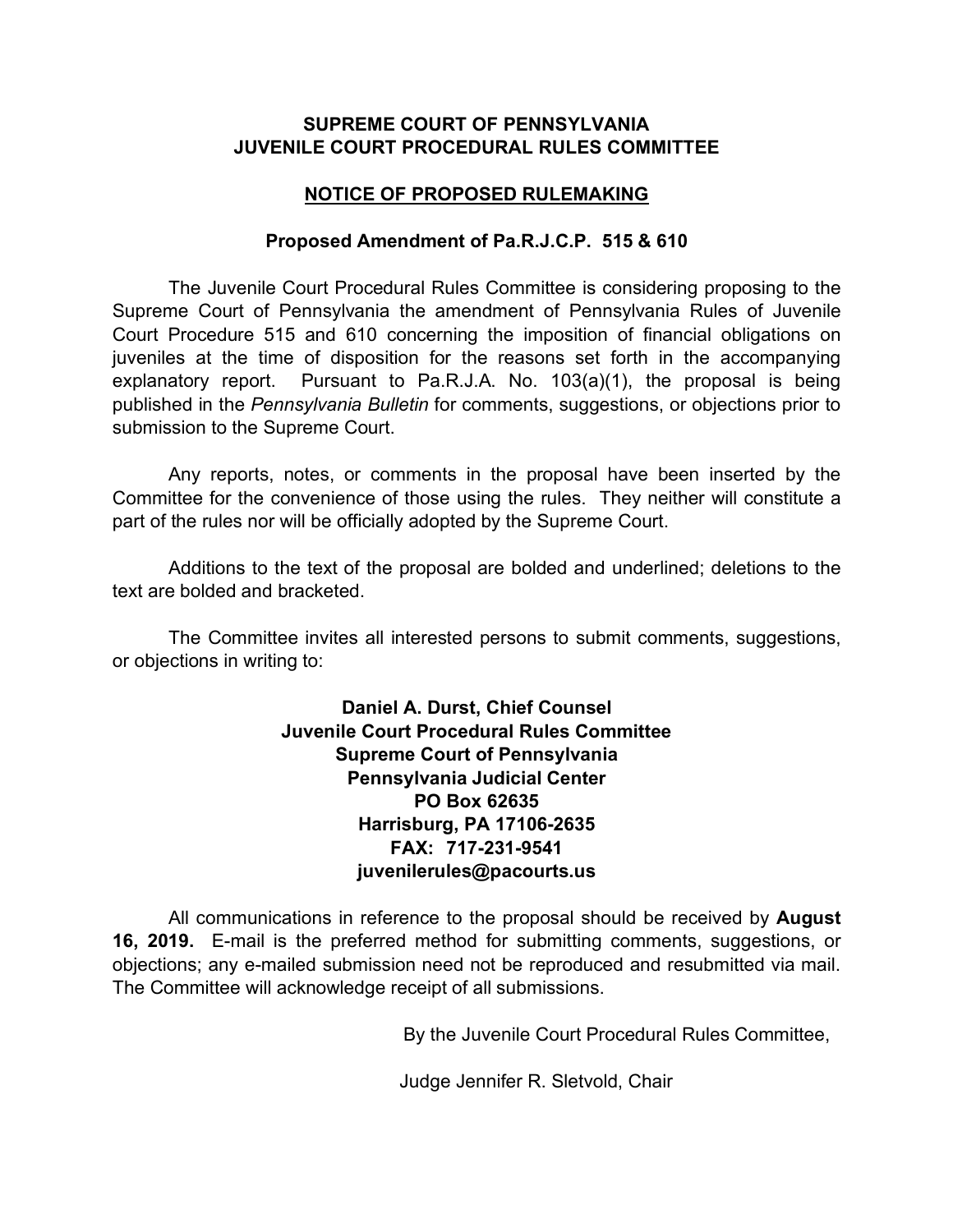### **SUPREME COURT OF PENNSYLVANIA JUVENILE COURT PROCEDURAL RULES COMMITTEE**

#### **REPORT**

#### **Proposed Amendment of Pa.R.J.C.P. 515 & 610**

The Juvenile Court Procedural Rules Committee herein proposes amendment of Pennsylvania Rules of Juvenile Court Procedure 515 and 610 concerning the imposition of financial obligations on juveniles at the time of disposition.

Procedurally, if a juvenile is adjudicated delinquent, then the court enters an order providing "balanced attention to the protection of the community, accountability for the offenses committed, and development of the juvenile's competencies to enable the juvenile to become a responsible and productive member of the community." Pa.R.J.C.P. 515(A). Concerning the imposition of financial obligations, the Juvenile Act requires that the amounts of financial obligations be reasonable and as part of a plan of rehabilitation considering the nature of the acts committed and the earning capacity of the juvenile. 42 Pa.C.S. § 6352(a)(5). The Juvenile Act further provides that the court retains jurisdiction over the juvenile until the age of 21 years or until there has been satisfaction of outstanding financial obligations. *Id.* After the age of 21 years, any outstanding restitution is reduced to a judgment against the juvenile. *Id.; see also* 42 Pa.C.S. § 9728(a).

The Committee received a request for rulemaking to: 1) clarify that the juvenile court retains discretion to waive court-imposed financial obligations, including restitution; 2) require the juvenile court to consider a juvenile's ability to pay before imposing financial obligations, together with a presumption of indigency; and 3) prohibit the juvenile court from imposing juvenile adjudication, disposition, or terms of probation for a failure to pay that is not willful. Additionally, the requestor sought amendment of Rule 631 to permit the termination of supervision when there are outstanding financial obligations and the juvenile is unable to pay them.

Preliminarily, the Committee considered whether all financial obligations are discretionary. For example, the Crime Victims Act requires a juvenile to pay costs of at least \$25 when there is a consent decree or an adjudication of delinquency. *See* 18 P.S. § 11.1101(a)(3). The Crime Victims Act states: "This cost shall be imposed notwithstanding any statutory provision to the contrary." *Id.* § 110.1101(c). The Committee believes it is a substantive matter, and not procedural, whether a financial obligation that may be inconsistent with balanced and restorative juvenile justice, and not in accordance with 42 Pa.C.S. § 6352(a)(5), may nonetheless be imposed as part of the initial disposition. Anecdotally, the practice in Pennsylvania appears varied as to this matter.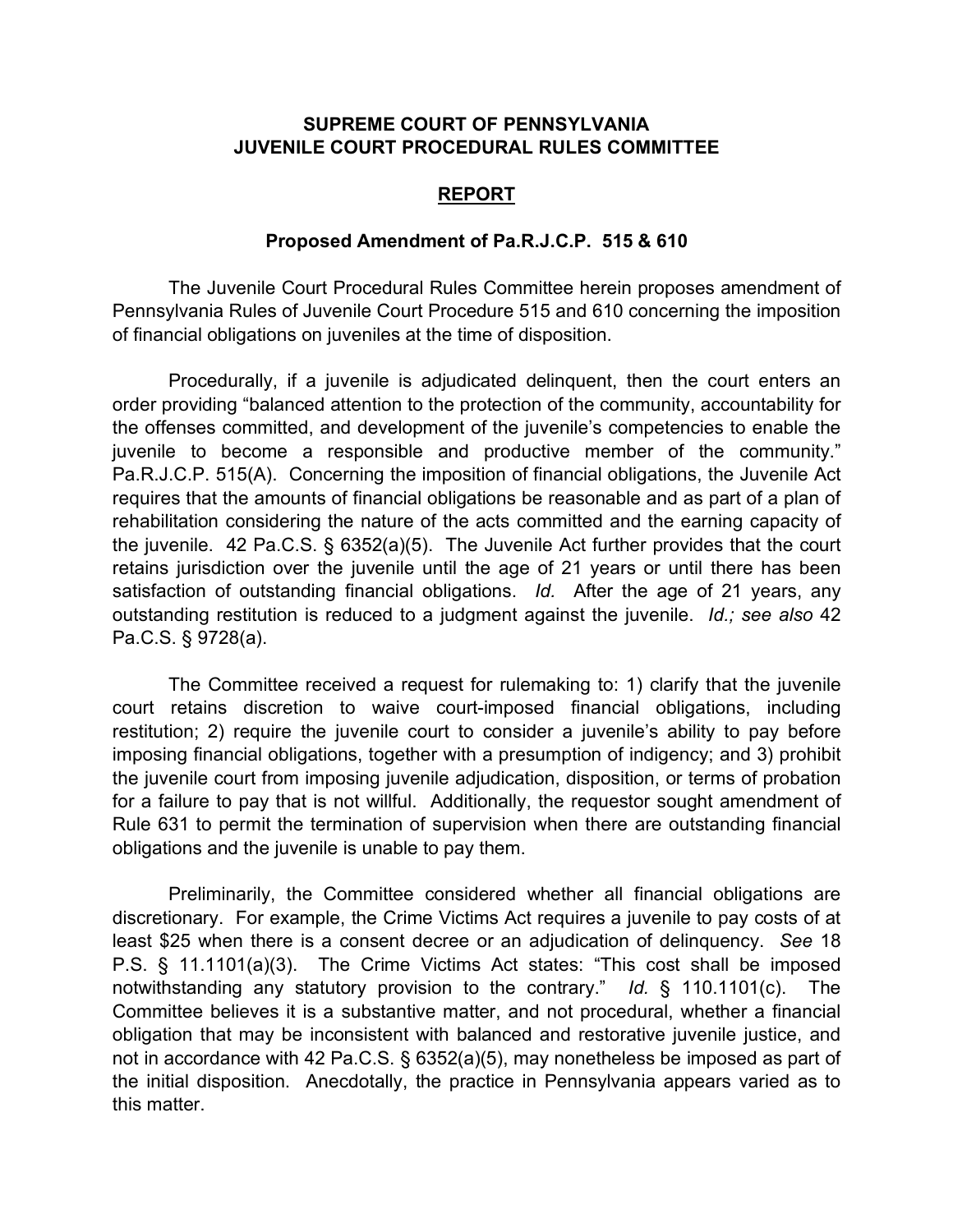Notwithstanding, the initial order of disposition is not static; it is subject to subsequent review and modification by the juvenile court to ensure "that the juvenile is receiving necessary treatment and services and that the terms and conditions of the disposition are being met." Pa.R.J.C.P. 610(A). As the imposition of financial obligations is part of disposition, see generally 42 Pa.C.S. § 6352 (Disposition of Delinquent Child), it, too, is subject to subsequent review and modification pursuant to Rule 610.

Accordingly, the Committee proposes an amendment of Rule 515(B) to incorporate the statutory criteria for imposing financial obligations on juveniles. Additionally, "restitution" would be replaced with "financial obligations" to include fines, costs, and fees with restitution amounts. The Comment to Rule 515 would be revised to contain statutory content and citations. Further, the Committee proposes adding a reference to the Comment to Rule 515 indicating that diminution of financial obligations may be sought through a dispositional review hearing. The Comment to Rule 610 would be revised to contain a corollary statement.

Readers should observe that the proposed language in the commentary describes a downward modification of outstanding financial obligations. The Committee did not anticipate there would be an upward modification of financial obligations. Readers are invited to comment specifically on this point in addition to the proposal as a whole.

Concerning the "ability to pay" suggestion, the Committee did not believe there was substantive difference between "earning capacity" and "ability to pay." The Committee debated, without resolution, whether a court could accurately estimate a juvenile's future earnings at the time of disposition. Regarding a presumption of indigency, the Committee did not believe a presumption was necessary at the time of disposition because the juvenile could seek subsequent review of outstanding financial obligations and prove inadequacy of actual earnings from the time of initial disposition. Additionally, the dispositional review hearing provides the juvenile an opportunity to demonstrate that an inadequacy of earnings is not the result of insufficient effort or willful conduct.

Further, the Committee did not believe an amendment of Rule 631 is necessary to permit the termination of supervision when there are outstanding financial obligations and the juvenile is unable to pay them. A juvenile who is unable to satisfy financial obligations imposed at disposition should seek review and modification of the dispositional order in accordance with Rules 600-610.

The Committee recognizes there may be reasons unrelated to the dispositional order that might warrant early termination. Rule 632(A) permits any party to file a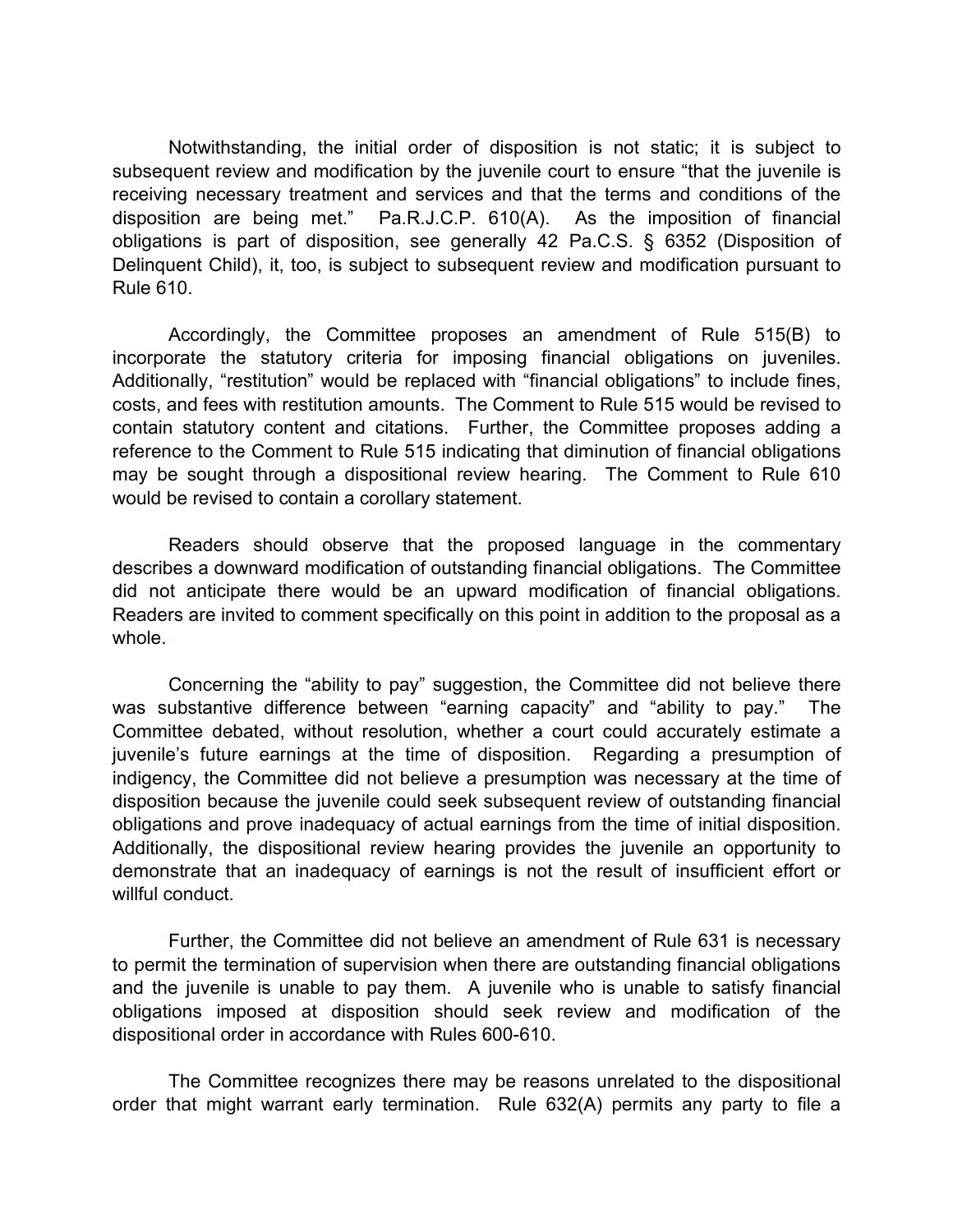motion for early termination and explain why, *inter alia*, financial obligations have not been paid in full. *See* Pa.R.J.C.P. 632(A); Pa.R.J.C.P. 631(A)(2). If the court finds there are "compelling reasons" to terminate supervision prior to the satisfaction of outstanding financial obligations, then the court may do so. *See* Pa.R.J.C.P. 632(F); *see also In Interest of D.C.D.*, 171 A.3d 727, 741 (Pa. 2017) (juvenile court must consider the factors of balanced and restorative justice when determining whether compelling reasons exist for the early termination of supervision).

The Committee is mindful of reports of juveniles remaining under supervision due solely to unpaid obligations. However, the Committee refrains from proposing how juvenile courts should exercise discretion. Rather, the Committee believes the more prudent course is to propose a procedural avenue to seek relief and for cases to be determined on individual merit with all stakeholders given notice, including victims. *See* Pa.R.J.C.P. 600(B)(1) & Comment (attorney for the Commonwealth is to notify victim of dispositional review hearing); Pa.R.J.C.P. 631(E) & Comment (same for motion for early termination).

The Committee invites all comments, concerns, and suggestions regarding this rulemaking proposal.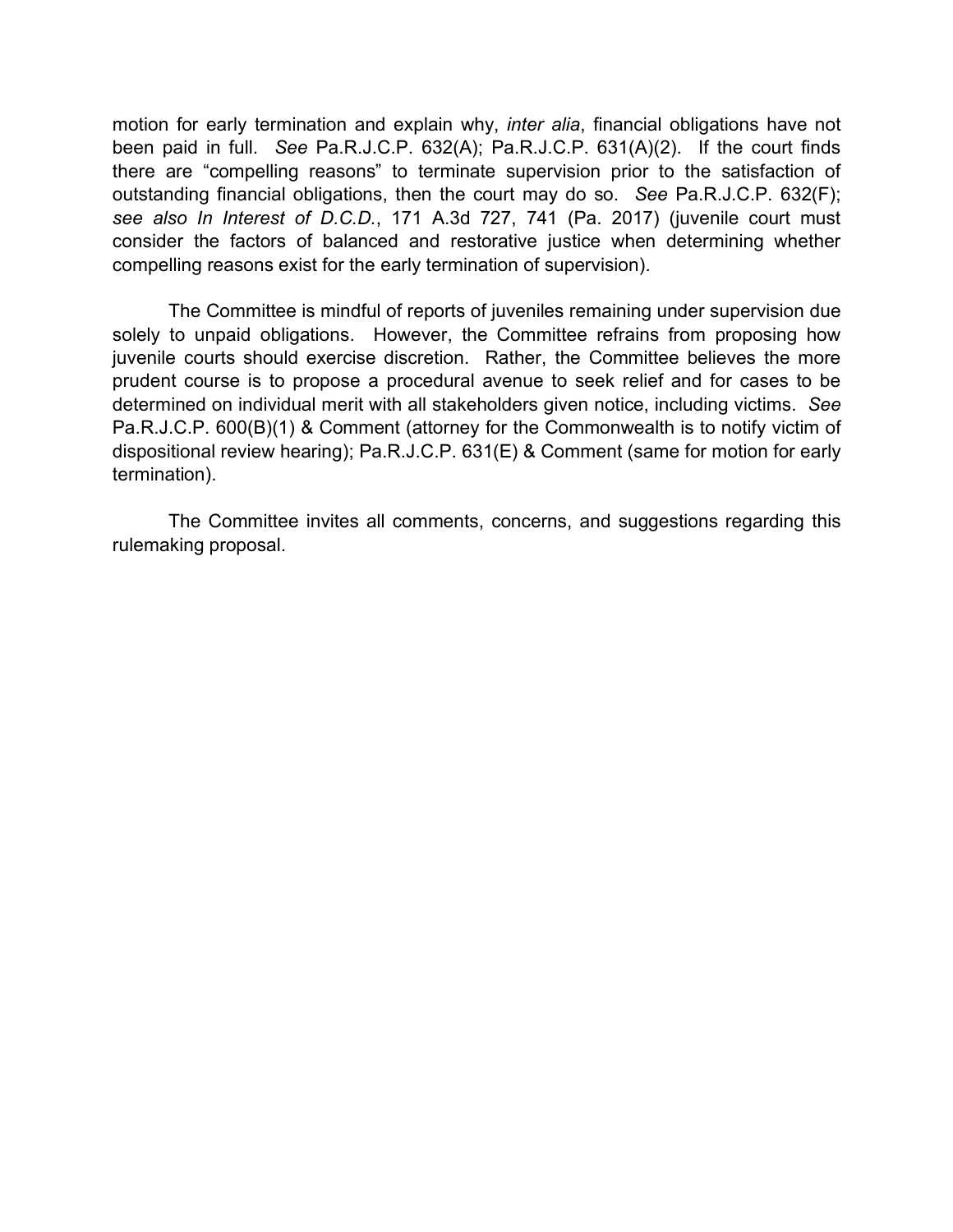# **Rule 515. DISPOSITIONAL ORDER**

- A. **Generally.** When the court enters a disposition after an adjudication of delinquency pursuant to Rule 409(A)(2), the court shall issue a written order, which provides balanced attention to the protection of the community, accountability for the offenses committed, and development of the juvenile's competencies to enable the juvenile to become a responsible and productive member of the community. The order shall include:
	- 1) the court's findings pursuant to Rule 512(D);
	- 2) a designation whether the case is eligible pursuant to 42 Pa.C.S. § 6307 (b)(1.1)(i) for limited public information;
	- 3) a directive that the juvenile shall submit to fingerprinting and photographing by, or arranged by, the law enforcement agency that submitted the written allegation in all cases in which the juvenile has not previously been fingerprinted or photographed;
	- 4) the date of the order; and
	- 5) the signature and printed name of the judge entering the order.
- B. **[Restitution. If restitution is ordered in a case,] Financial Obligations. If the court orders the payment of fines, costs, fees, or restitution, the amounts shall be reasonable and as part of a plan of rehabilitation considering the nature of the acts committed and the earning capacity of the juvenile. [t]T**he dispositional order shall include:
	- 1) **[a] the** specific amount**s** of **fines, costs, fees, or** restitution to be paid by the juvenile;
	- 2) to whom the **[restitution] financial obligations** shall be paid; and
	- 3) a payment schedule, if so determined by the court.
- C. **Guardian [p]Participation.** The dispositional order shall include any conditions, limitations, restrictions, and obligations imposed upon the guardian.
- D. **Disposition [r]Reporting.** The court shall forward the case disposition to the Juvenile Court Judges' Commission, as required by the Commission.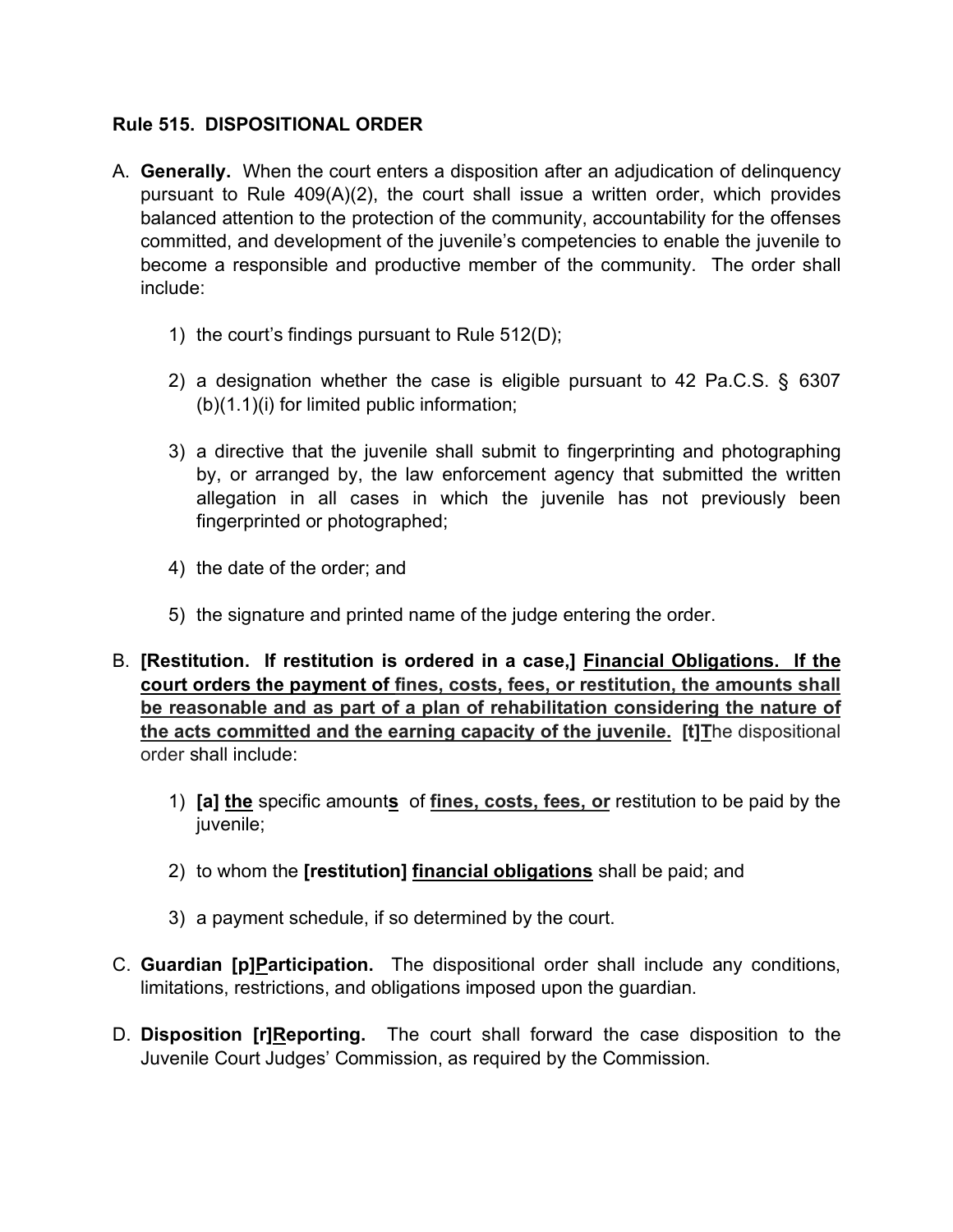### **Comment**

Pursuant to paragraph (A)(2), the court is to determine if the case is eligible for limited public information under the requirements of 42 Pa.C.S. § 6307(b)(1.1)(i). *See* 42 Pa.C.S. § 6307(b)(2). When the case is designated, the clerk of courts is to mark the file clearly. For information that is available to the public in those eligible cases, see Rule 160.

*See* 23 Pa.C.S. § 5503 and 42 Pa.C.S. §§ 6308, 6309 & 6310.

**In determining the amount of the financial obligation pursuant to paragraph (B), the judge may include a contribution to a restitution fund.** *See* **42 Pa.C.S. § 6352(a)(5). The court shall retain jurisdiction over the juvenile until the financial obligation has been satisfied, the juvenile attains 21 years of age, or supervision has otherwise been terminated.** *See id.; see also* **Rule 632 (Early Termination of Court Supervision by Motion). A subsequent change in the plan of rehabilitation may warrant diminution of financial obligations through a dispositional review hearing and modification of dispositional order.** *See* **Rule 610(A)-(B).**

Dispositional orders should comport in substantial form and content to the Juvenile Court Judges' Commission model orders to receive funding under the federal Adoption and Safe Families Act (ASFA) of 1997 (P. L. 105-89). The model forms are also in compliance with Title IV-B and Title IV-E of the Social Security Act. For model orders, see http://www.jcjc.state.pa.us or http://www.dpw.state.pa.us or request a copy on diskette directly from the Juvenile Court Judges' Commission, Room 401, Finance Building, Harrisburg, PA 17120.

**Official Note:** Rule 515 adopted April 1, 2005, effective October 1, 2005. Amended August 20, 2007, effective December 1, 2007. Amended July 28, 2009, effective immediately. Amended December 24, 2009, effective immediately. Amended April 29, 2011, effective July 1, 2011. Amended February 13, 2019, effective June 28, 2019. **Amended \_\_ \_\_, 2019, effective \_\_ \_\_, 2019.**

### *Committee Explanatory Reports:*

 Final Report explaining the provisions of Rule 515 published with the Court's Order at 35 Pa.B. 2214 (April 16, 2005). Final Report explaining the amendments to Rule 515 published with the Court's Order at 37 Pa.B. 4866 (September 8, 2007). Final Report explaining the amendment to Rule 515 published with the Court's Order at 39 Pa.B. 4743 (August 8, 2009). Final Report explaining the amendments to Rule 515 published with the Court's Order at 40 Pa.B. 222 (January 9, 2010). Final Report explaining the amendments to Rule 515 published with the Courts Order at 41 Pa.B. 2413 (May 14, 2011). Final Report explaining the amendments to Rule 515 published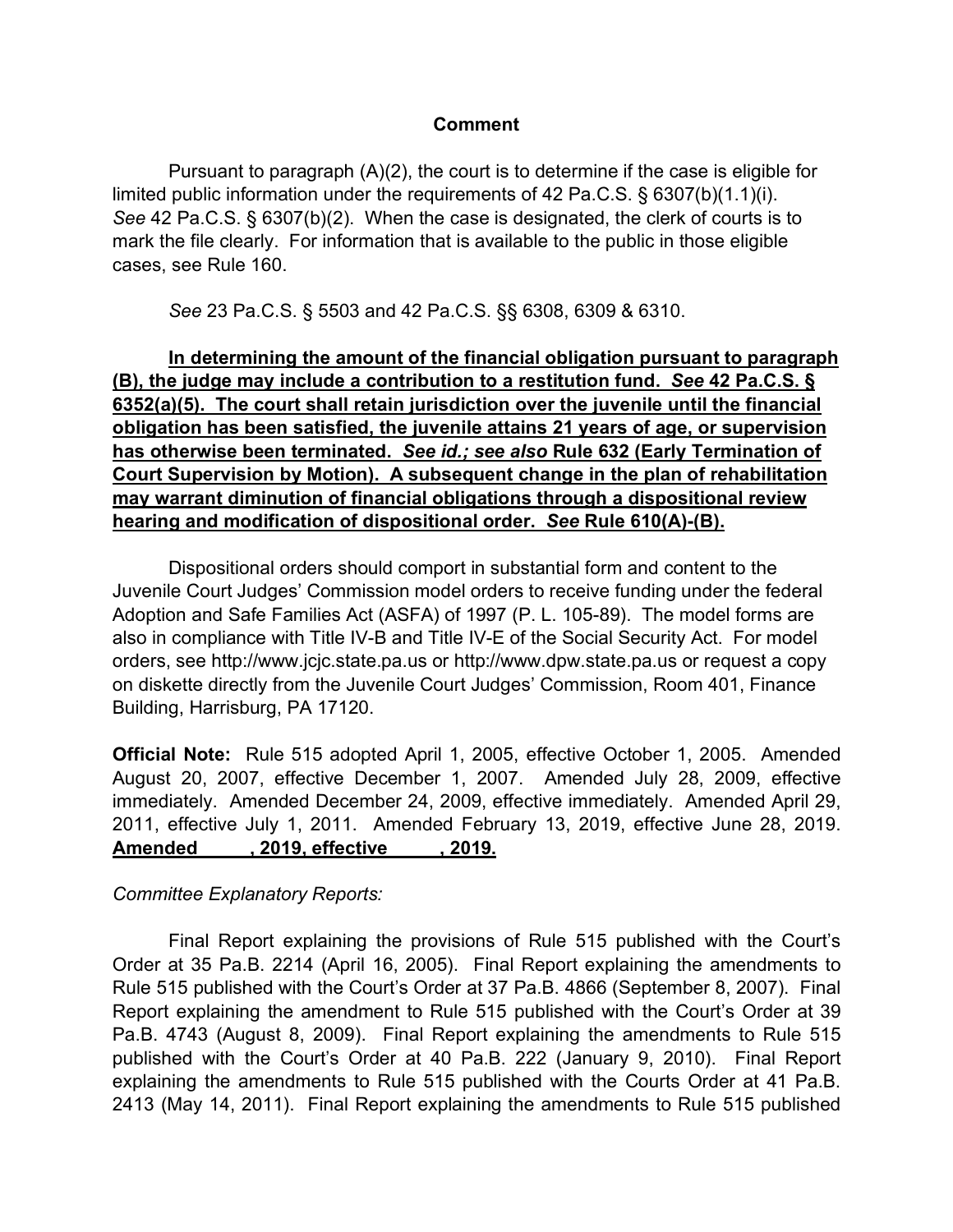with the Court's Order at 49 Pa.B. **916** (**March 2**, 2019). **Final Report explaining the <u>amendments to Rule 515 published with the Court's Order at Pa.B. (2004)</u> 2019).**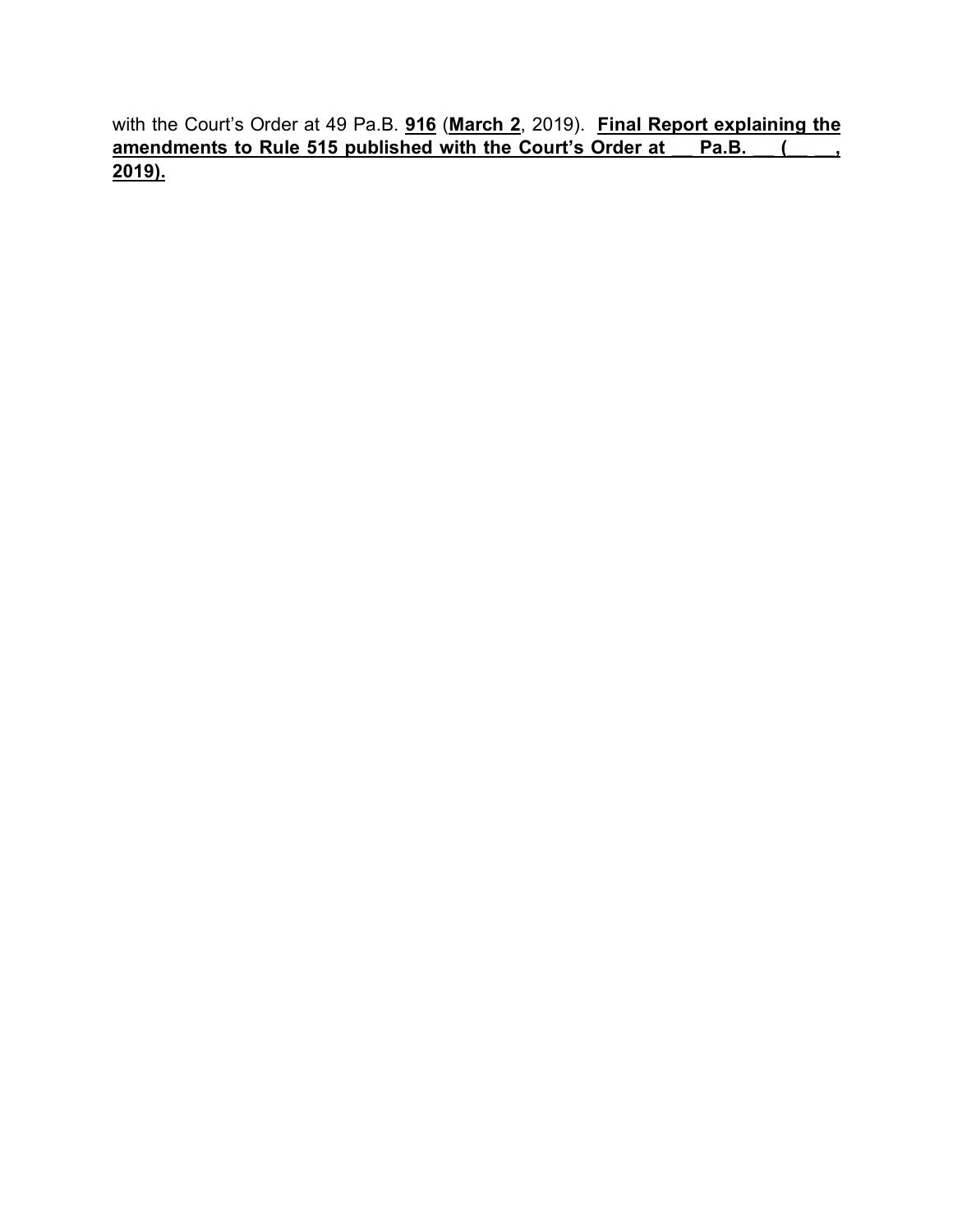# **RULE 610. DISPOSITIONAL AND COMMITMENT REVIEW**

- A. **Dispositional [r]Review [h]Hearing.** The court shall review its disposition and conduct dispositional review hearings for the purpose of ensuring that the juvenile is receiving necessary treatment and services and that the terms and conditions of the disposition are being met.
	- 1) In all cases, the court shall conduct dispositional review hearings at least every six months.
	- 2) In all cases, the juvenile shall appear in person at least once a year.
	- 3) The court may schedule a review hearing at any time.
- B. **Change in Dispositional Order.** Whenever there is a request for a change in the dispositional order, other than a motion to revoke probation as provided in Rule 612, notice and an opportunity to be heard shall be given to the parties and the victim.
	- 1) The juvenile may be detained pending a court hearing.
	- 2) A detention hearing shall be held within **[seventy-two] 72** hours of the juvenile's detention, if detained.
	- 3) The juvenile shall be given a statement of reasons for the discharge from a placement facility or request for change in the dispositional order.
	- 4) A review hearing shall be held within **[twenty] 20** days of the discharge from the placement facility or request for change in the dispositional order.
- C. **Advanced [c]Communication [t]Technology.** A court may utilize advanced communication technology pursuant to Rule 129 for a juvenile or a witness unless good cause is shown otherwise.
- D. **Post-Dispositional Rights.** A colloquy and inquiry of post-dispositional rights shall be conducted when a juvenile is aggrieved by a change in the dispositional order.

### **Comment**

 At any hearing, if it is determined that the juvenile is in need of an educational decision maker, the court is to appoint an educational decision maker pursuant to Rule 147.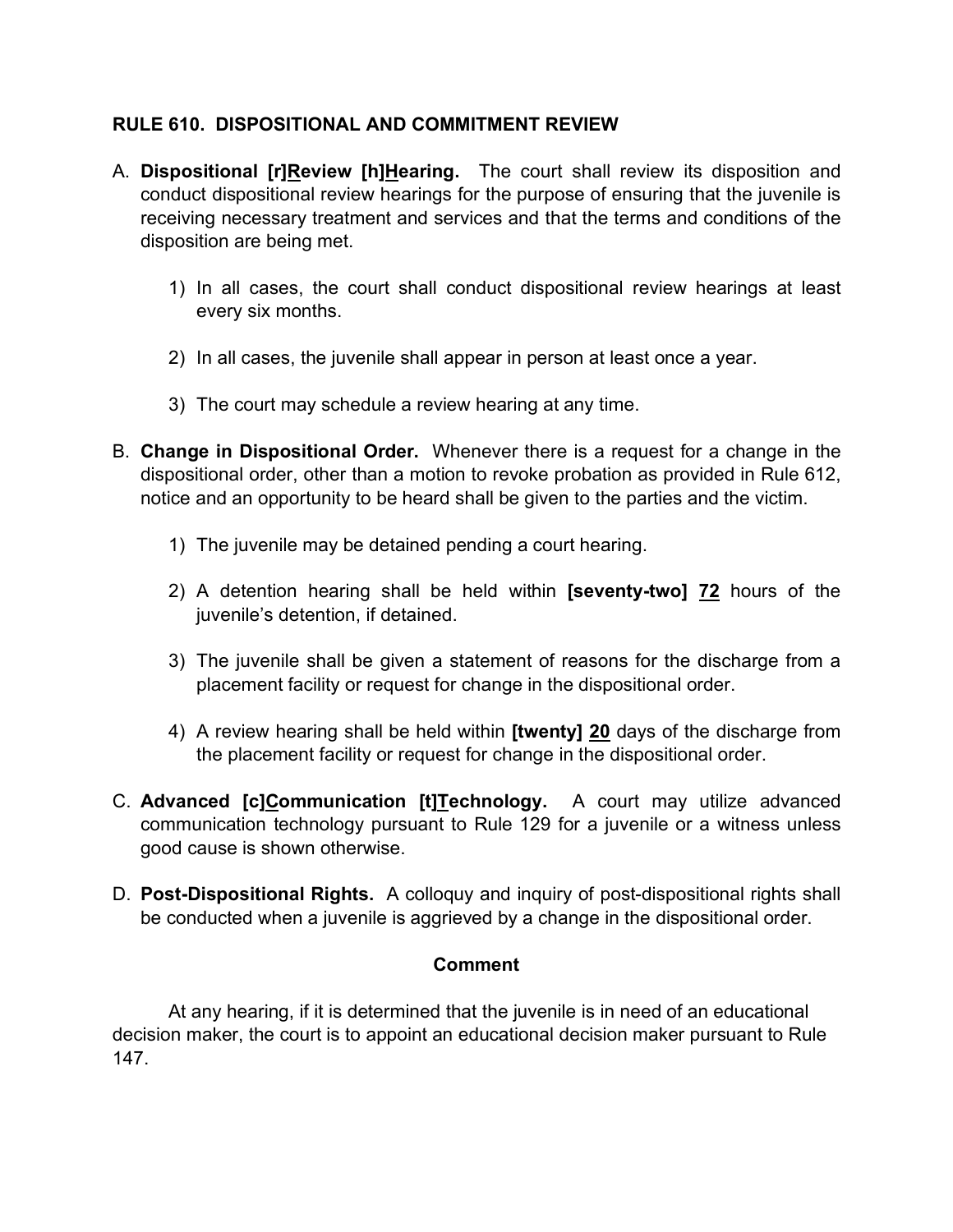Under paragraph (A), the court is to conduct dispositional review hearings as frequently as necessary to ensure that the juvenile is receiving necessary treatment and services and that the terms and conditions of the disposition are being met. *See* Rule 800.

 When conducting a dispositional review hearing, the court is to ensure that the disposition continues to provide balanced attention to the protection of the community, the imposition of accountability for offenses committed, and the development of competencies to enable the juvenile to become a responsible and productive member of the community. **A change in the plan of rehabilitation may warrant diminution of financial obligations imposed pursuant to Rule 515.**

 Nothing in this rule prohibits the juvenile from requesting an earlier review hearing. The juvenile may file a motion requesting a hearing when there is a need for change in treatment or services.

 Additionally, nothing in this rule is intended to prohibit the emergency transfer of a juvenile from a placement facility to a detention facility pending reconsideration of the dispositional order**,** and this rule is not intended to preclude a motion for modification of a dispositional order after the juvenile has been detained.

 Under paragraph (B), the attorney for the Commonwealth or its designee is to notify the victim of the date, time, place, and purpose of the review hearing. Prior to ordering the change in the dispositional order, the court is to give the victim an opportunity to submit an oral and/or written victim-impact statement if the victim so chooses. *See* Victim**[']**s Bill of Rights, 18 P.S. §**§** 11.201 *et seq*.

 Any persons may be subpoenaed to appear for the hearing. *See* Rule 123 and 42 Pa.C.S. § 6333. However, nothing in these rules requires the attendance of the victim unless subpoenaed. If the victim is not present, the victim is to be notified of the final outcome of the proceeding.

 Some placement facilities are hours away from the dispositional court. Paragraph (C) allows a hearing to be conducted via teleconferencing, two-way simultaneous audio-visual communication, or similar method. The juvenile is to be afforded all the same rights and privileges as if the hearing was held with all present in the courtroom.

 If a juvenile is detained or placed, the juvenile is to be placed in a detention facility or placement facility, which does not include a county jail or state prison. See Rule 120 and its Comment for definitions of ''detention facility'' and ''placement facility.''